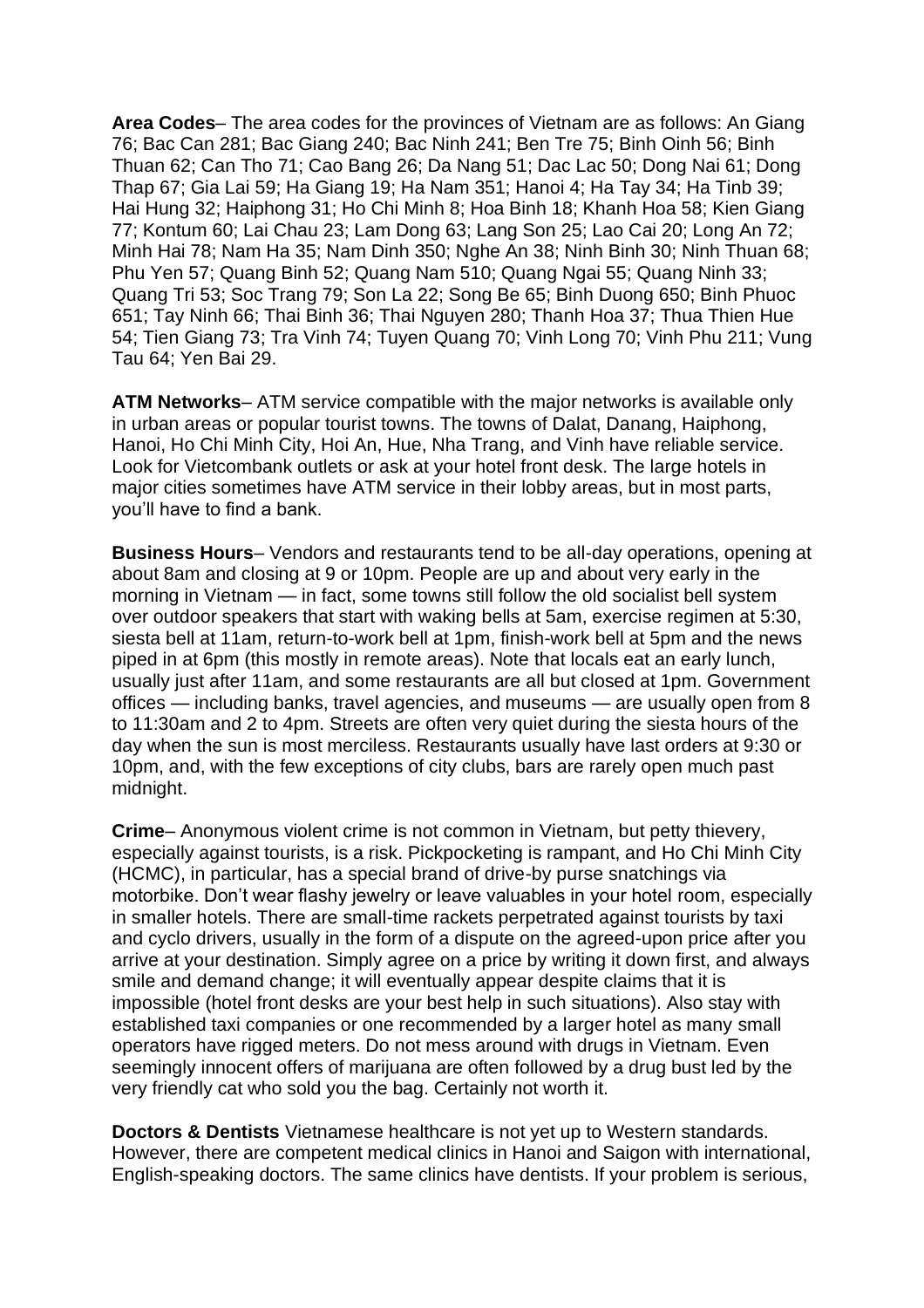try your best to get to either one of these cities as quickly as possible. The clinics can arrange emergency evacuation. If the problem is minor, ask your hotel to help you contact a Vietnamese doctor. He or she will probably speak some English, and pharmacies throughout the country are surprisingly well stocked. Check the products carefully for authenticity and expiration dates. The Vietnamese are big believers in prescription drugs (without prescriptions), although there are still some folk remedies around.

**Driving Rules**– On streets that look like chaos incarnate, very exacting rules do apply that keep everyone from running each other off the road. It is highly recommended (and quite affordable) to hire a driver to get around.

**Drug Laws**– Possessing drugs can mean a jail sentence, and selling them or possessing quantities in excess of 300 grams means a death sentence. Cyclo drivers are likely to offer if you look game, but they're also the ones most likely to turn you in for a small fee. Don't take chances.

**Drugstores**– Vietnamese pharmacists sometimes act as front-line doctors and will listen to your ills and prescribe right across the counter, anything from a simple salve to antibiotics. Note that drugs are often generic copies and it is unlikely that you'll find the brands, or quality, of prescriptions from home.

**Electricity**– Vietnam's electricity carries 220 volts, so if you're coming from the U.S., bring a converter and adapter for electronics. Plugs have either two round prongs or two flat prongs. If you're toting a laptop, bring a surge protector. Big hotels will have all these implements.

**Embassies**– Embassies for *Vietnam visa* are located in Hanoi at the following addresses: United States, 7 Lang Ha St., Ba Dinh District (tel. 024/843- 1500); Canada, 31 Hung Vuong St., Ba Dinh District (tel. 024/823-5500); Australia, 8 Dao Tan, Van Phuc Compound, Ba Dinh District (tel. 024/831-7755); New Zealand, 32 Hang Bai St., Hoan Kiem District (tel. 024/824-1481); United Kingdom, 31 Hai Ba Trung St., Fourth Floor, Hoan Kiem District (tel. 024/825-2510). Tourists can apply [Vietnam visa on arrival](https://getvietnamvisa.com/) easily online or through a travel agency and then get visa at arrival airports.

**Emergencies**– Nationwide emergency numbers are as follows: For police, dial tel. 113; for fire, dial tel. 114; and for ambulance, dial tel. 115. Operators speak Vietnamese only.

**Etiquette & Customs**– Vietnamese are very friendly and welcoming to foreign visitors. Attempts to speak Vietnamese are greeted warmly, and warm hospitality is the rule — often a bit overwhelming at first. Say "yes" to invites where appropriate and you'll gain a unique view of Vietnamese culture.

"Hey, You! You!" You'll hear this wherever you go in Vietnam, an imploring catcall, usually to sell you a cyclo or motorbike ride. It sounds incredibly rude, but know that this is how Vietnamese people greet each other. "You!" is just a direct translation of the honorific "you" in Vietnamese ("*Em*" for someone younger than you; "*Anh*" for someone slightly older; "*Chi*" for a middle-age lady; "*Ba"* for an older lady; and "*Ong*"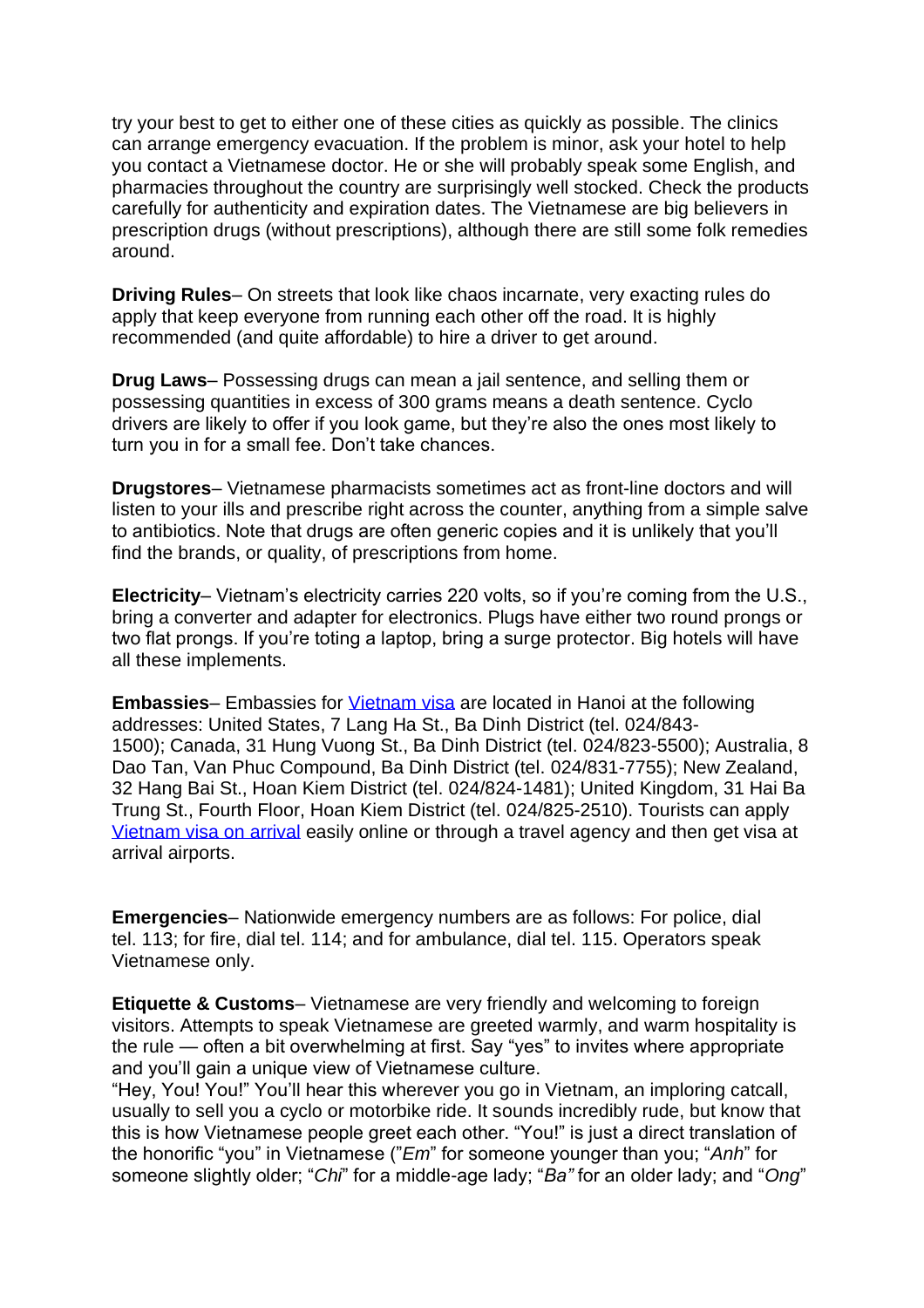for an older man), which is usually followed by *"Oi*" to get someone's attention. Want to get a waitress's attention? Say, "*Em oi!*" very loudly. Remember that local people, particularly kids, are very curious, but in honesty very afraid of foreign visitors, and the shouts are a way to connect with you, however off-putting they might seem.

**To call Vietnam**: If you're calling Vietnam from the United States:

- 1. Dial the international access code: 011.
- 2. Dial the country code: 84.

3. *Important Note*: City codes are listed in this book with a "0″ in front of them as is required when dialing domestically. Do not dial the city code's prefix of "0″ when dialing from abroad. When dialing a number (as listed in this guide), for example tel. 04/555-5555, from abroad, you dial as follows: tel. 011 (for international), + 84 (for Vietnam), + 4 (the city code minus the "0″) + 555-5555. Looks like tel. 011- 84-4-555-5555.

**To make international calls**: To make international calls from Vietnam, first dial 00 and then the country code (U.S. or Canada 1, U.K. 44, Ireland 353, Australia 61, New Zealand 64). Next you dial the area code and number. For example, if you wanted to call the British Embassy in Washington, D.C., you would dial 00-1-202- 588-7800.

**For directory assistance**: Dial tel. **116** if you're looking for a number inside the country.

**For operator assistance**: If you need operator assistance in making a call, dial tel. **110**.

**Toll-free numbers**: Calling a 1-800 number in the States from Vietnam is not tollfree. In fact, it costs the same as an overseas call.

**Time Zone**– Vietnam is 7 hours ahead of Greenwich Mean Time. There's no daylight-saving time in Vietnam, meaning that in the summer months, it's 12 hours ahead of the U.S. East Coast, in winter months 11 hours ahead; it's 14 or 15 hours ahead of the U.S. West Coast, and 3 or 4 hours ahead of Sydney, Australia.

**Tipping**– Tipping is common in Hanoi and in Saigon. In a top-end hotel, feel free to tip bellhops anywhere from 10,000 VND to 15,000 VND (about \$1). Most upscale restaurants throughout the country now add a service surcharge of 5% to 10%. If they don't, or if the service is good, you might want to leave another 5%. Taxi drivers will be pleased if you round up the bill (again, mainly in the big cities). Use your discretion for tour guides and others who have been particularly helpful. Contrary to rumor, boxes of cigarettes as tips don't go over well. The recipient will say regretfully, "I don't smoke," when what he really means is "Show me the money." Exceptions to this are chauffeurs or minibus drivers.

**Useful Phone Numbers**– U.S. Department of State Travel Advisory tel. 202/647- 5225 (manned 24 hr.); U.S. Passport Agency tel. 202/647-0518; U.S. Centers for Disease Control International Traveler's Hotline tel. 404/332-4559; Vietnam Embassy in the U.S. tel. 202/861-0737; Vietnam Embassy in Canada tel. 613/236